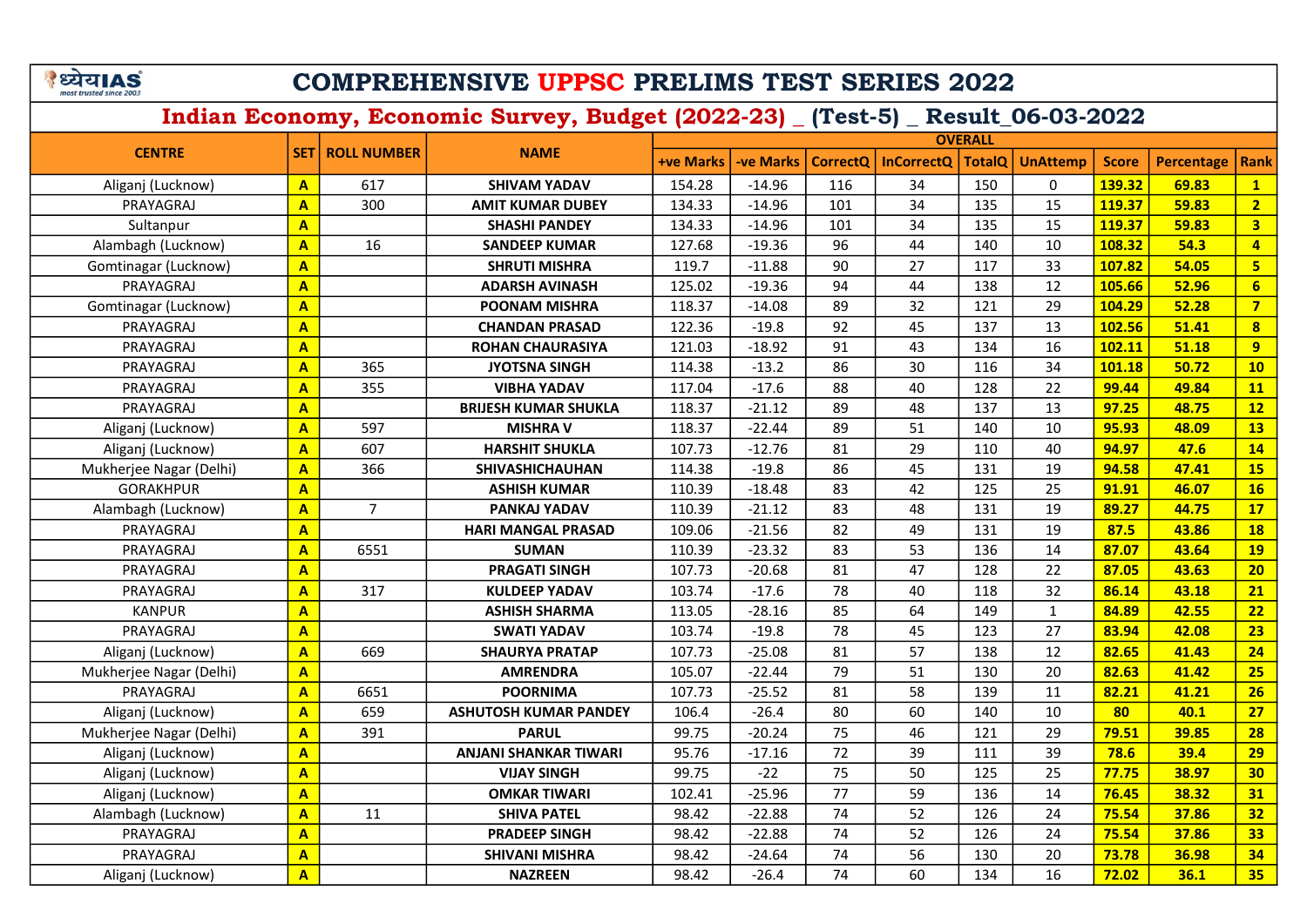# COMPREHENSIVE UPPSC PRELIMS TEST SERIES 2022

|                         |                         |                          |                            | <b>OVERALL</b> |           |                 |                   |               |                 |              |                   |             |  |
|-------------------------|-------------------------|--------------------------|----------------------------|----------------|-----------|-----------------|-------------------|---------------|-----------------|--------------|-------------------|-------------|--|
| <b>CENTRE</b>           |                         | <b>SET   ROLL NUMBER</b> | <b>NAME</b>                | +ve Marks      | -ve Marks | <b>CorrectQ</b> | <b>InCorrectQ</b> | <b>TotalQ</b> | <b>UnAttemp</b> | <b>Score</b> | <b>Percentage</b> | <b>Rank</b> |  |
| Aliganj (Lucknow)       | $\mathbf{A}$            | 610                      | <b>RATNESH KUMAR</b>       | 91.77          | $-20.24$  | 69              | 46                | 115           | 35              | 71.53        | 35.85             | 36          |  |
| Mukherjee Nagar (Delhi) | $\overline{A}$          |                          | <b>NEETU VERMA</b>         | 97.09          | $-26.84$  | 73              | 61                | 134           | 16              | 70.25        | 35.21             | 37          |  |
| Mukherjee Nagar (Delhi) | $\overline{\mathsf{A}}$ |                          | <b>RAHUL TIWARI</b>        | 95.76          | $-25.52$  | 72              | 58                | 130           | 20              | 70.24        | 35.21             | 38          |  |
| Aliganj (Lucknow)       | $\overline{\mathsf{A}}$ |                          | <b>RAHULSINGH</b>          | 85.12          | $-14.96$  | 64              | 34                | 98            | 52              | 70.16        | 35.17             | 39          |  |
| Gomtinagar (Lucknow)    | $\overline{\mathbf{A}}$ |                          | <b>GAURAV SINGH</b>        | 97.09          | $-27.28$  | 73              | 62                | 135           | 15              | 69.81        | 34.99             | 40          |  |
| Aliganj (Lucknow)       | $\overline{\mathsf{A}}$ |                          | <b>ANI SRIVASTAVA</b>      | 93.1           | $-24.2$   | 70              | 55                | 125           | 25              | 68.9         | 34.54             | 41          |  |
| PRAYAGRAJ               | $\overline{\mathsf{A}}$ |                          | PRIYANKA VERMA             | 85.12          | $-16.28$  | 64              | 37                | 101           | 49              | 68.84        | 34.51             | 42          |  |
| Aliganj (Lucknow)       | $\overline{\mathbf{A}}$ |                          | <b>ABHISHEK SINGH</b>      | 90.44          | $-22.44$  | 68              | 51                | 119           | 31              | 68           | 34.09             | 43          |  |
| Gomtinagar (Lucknow)    | $\overline{\mathsf{A}}$ |                          | <b>GAURAV SINGH TOMAR</b>  | 85.12          | $-17.16$  | 64              | 39                | 103           | 47              | 67.96        | 34.07             | 44          |  |
| Gomtinagar (Lucknow)    | $\overline{\mathsf{A}}$ |                          | ARVIND KUMAR VERMA         | 90.44          | $-22.88$  | 68              | 52                | 120           | 30              | 67.56        | 33.86             | 45          |  |
| PRAYAGRAJ               | $\mathbf{A}$            | 221349                   | <b>SHUBHAM MAURYA</b>      | 91.77          | $-24.64$  | 69              | 56                | 125           | 25              | 67.13        | 33.65             | 46          |  |
| Aliganj (Lucknow)       | $\mathbf{A}$            | 688                      | <b>VIMLERH KUMAR</b>       | 86.45          | $-19.8$   | 65              | 45                | 110           | 40              | 66.65        | 33.41             | 47          |  |
| Aliganj (Lucknow)       | $\mathbf{A}$            | 657                      | <b>UPASNA SINGH</b>        | 85.12          | $-18.48$  | 64              | 42                | 106           | 44              | 66.64        | 33.4              | 48          |  |
| Gomtinagar (Lucknow)    | $\mathbf{A}$            |                          | <b>SAURAV</b>              | 82.46          | $-15.84$  | 62              | 36                | 98            | 52              | 66.62        | 33.39             | 49          |  |
| Aliganj (Lucknow)       | $\mathbf{A}$            | 1601                     | <b>GARIMA TRIVEDI</b>      | 86.45          | $-20.24$  | 65              | 46                | 111           | 39              | 66.21        | 33.19             | 50          |  |
| Alambagh (Lucknow)      | $\mathbf{A}$            | 3                        | DHARMENDRA KASHYAP         | 87.78          | $-22$     | 66              | 50                | 116           | 34              | 65.78        | 32.97             | 51          |  |
| PRAYAGRAJ               | $\overline{\mathbf{A}}$ |                          | <b>MANOJ VISHWAKARMA</b>   | 87.78          | $-22$     | 66              | 50                | 116           | 34              | 65.78        | 32.97             | 52          |  |
| Gomtinagar (Lucknow)    | $\mathbf{A}$            |                          | <b>ASHISH KHARWAR</b>      | 78.47          | $-12.76$  | 59              | 29                | 88            | 62              | 65.71        | 32.94             | 53          |  |
| Aliganj (Lucknow)       | $\overline{\mathbf{A}}$ | 590                      | <b>RAJ KUMAR</b>           | 95.76          | $-30.36$  | 72              | 69                | 141           | 9               | 65.4         | 32.78             | 54          |  |
| Aliganj (Lucknow)       | $\overline{A}$          | 591                      | <b>AJAY RAJ PATEL</b>      | 85.12          | $-20.68$  | 64              | 47                | 111           | 39              | 64.44        | 32.3              | 55          |  |
| PRAYAGRAJ               | $\overline{\mathbf{A}}$ |                          | PRIYA SINGH                | 90.44          | $-26.4$   | 68              | 60                | 128           | 22              | 64.04        | 32.1              | 56          |  |
| PRAYAGRAJ               | $\overline{A}$          | 343                      | <b>AKASH SINGH RATHAUR</b> | 82.46          | $-18.48$  | 62              | 42                | 104           | 46              | 63.98        | 32.07             | 57          |  |
| Sultanpur               | $\overline{\mathbf{A}}$ |                          | <b>PRADEEP KUMAR</b>       | 93.1           | $-29.48$  | 70              | 67                | 137           | 13              | 63.62        | 31.89             | 58          |  |
| PRAYAGRAJ               | $\overline{A}$          |                          | <b>KRISHNA CHAND DUBEY</b> | 87.78          | $-25.08$  | 66              | 57                | 123           | 27              | 62.7         | 31.43             | 59          |  |
| PRAYAGRAJ               | $\overline{A}$          |                          | <b>PARAG KUMAR</b>         | 86.45          | $-23.76$  | 65              | 54                | 119           | 31              | 62.69        | 31.42             | 60          |  |
| Aliganj (Lucknow)       | $\overline{\mathbf{A}}$ |                          | <b>ASHUTOSH MISHRA</b>     | 82.46          | $-19.8$   | 62              | 45                | 107           | 43              | 62.66        | 31.41             | 61          |  |
| Gomtinagar (Lucknow)    | $\overline{\mathbf{A}}$ |                          | <b>BHANU PRATAP SINGH</b>  | 81.13          | $-18.48$  | 61              | 42                | 103           | 47              | 62.65        | 31.4              | 62          |  |
| Varansi                 | $\overline{A}$          | $\overline{7}$           | <b>AMITTKUMAR</b>          | 75.81          | $-14.08$  | 57              | 32                | 89            | 61              | 61.73        | 30.94             | 63          |  |
| Aliganj (Lucknow)       | A                       | 614                      | <b>SHUBHAM VERMA</b>       | 73.15          | $-11.44$  | 55              | 26                | 81            | 69              | 61.71        | 30.93             | 64          |  |
| PRAYAGRAJ               | A                       | 354                      |                            | 91.77          | $-30.8$   | 69              | 70                | 139           | 11              | 60.97        | 30.56             | 65          |  |
| PRAYAGRAJ               | A                       |                          | <b>ASHUTOSH KUMAR</b>      | 75.81          | $-14.96$  | $\overline{57}$ | 34                | 91            | 59              | 60.85        | 30.5              | 66          |  |
| Alambagh (Lucknow)      | A                       | $\mathbf{1}$             | PRIYANSHU DIXIT            | 83.79          | $-23.32$  | 63              | 53                | 116           | 34              | 60.47        | 30.31             | 67          |  |
| Gomtinagar (Lucknow)    | $\overline{\mathbf{A}}$ |                          | <b>ASHISH SAXENA</b>       | 78.47          | $-18.48$  | 59              | 42                | 101           | 49              | 59.99        | 30.07             | 68          |  |
| Sultanpur               | $\overline{\mathsf{A}}$ | 325                      | <b>SARASWAT UPADHYAY</b>   | 75.81          | $-15.84$  | 57              | 36                | 93            | 57              | 59.97        | 30.06             | 69          |  |
| Mukherjee Nagar (Delhi) | $\overline{\mathsf{A}}$ |                          | <b>NEELAM CHATURVEDI</b>   | 91.77          | $-32.12$  | 69              | 73                | 142           | 8               | 59.65        | 29.9              | 70          |  |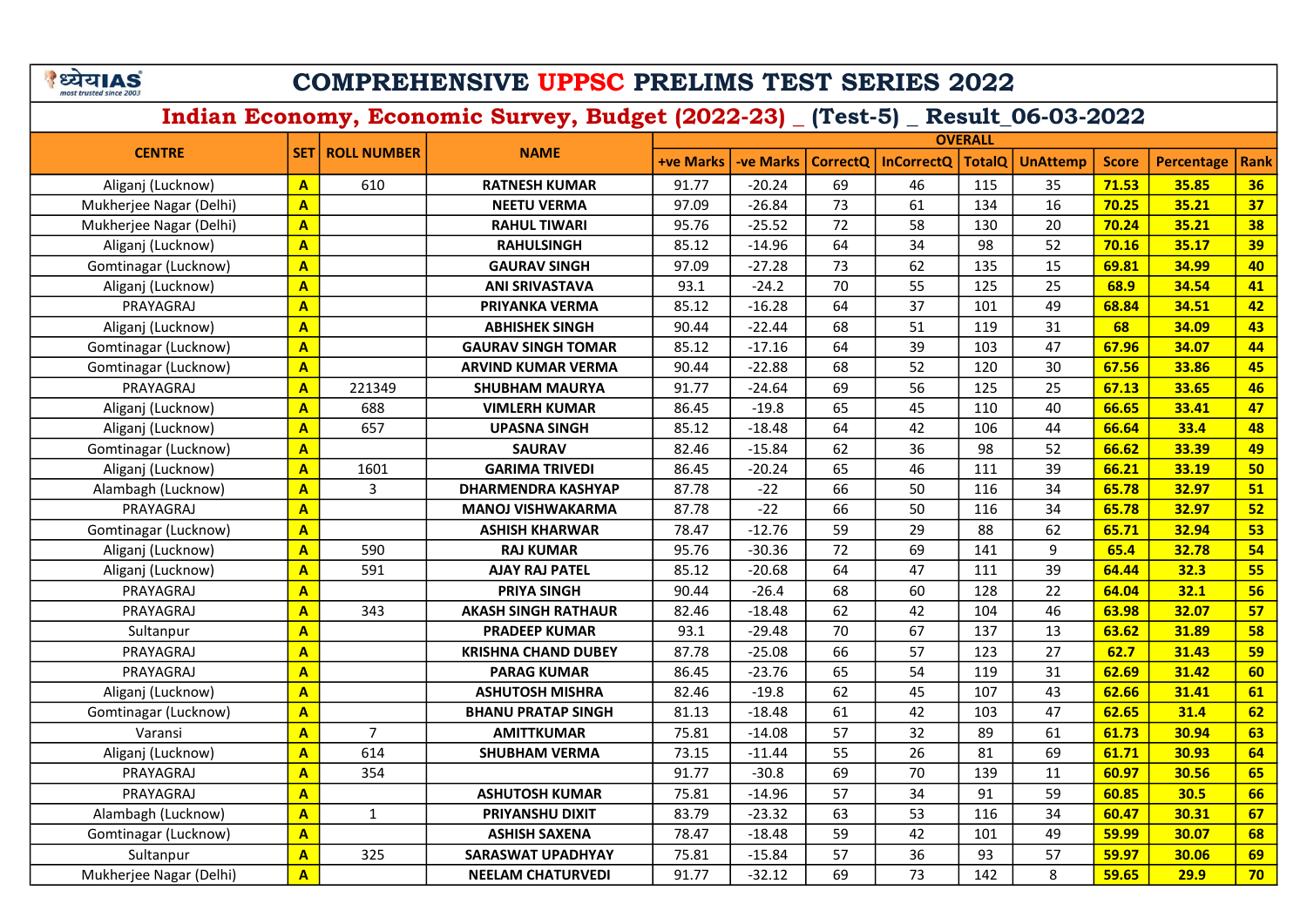# COMPREHENSIVE UPPSC PRELIMS TEST SERIES 2022

| <b>CENTRE</b>           |                         | <b>ROLL NUMBER</b><br><b>NAME</b> |                          | <b>OVERALL</b>   |           |    |                       |               |                 |              |                   |            |  |
|-------------------------|-------------------------|-----------------------------------|--------------------------|------------------|-----------|----|-----------------------|---------------|-----------------|--------------|-------------------|------------|--|
|                         | <b>SET</b>              |                                   |                          | <b>+ve Marks</b> | -ve Marks |    | CorrectQ   InCorrectQ | <b>TotalQ</b> | <b>UnAttemp</b> | <b>Score</b> | <b>Percentage</b> | Rank       |  |
| Mukherjee Nagar (Delhi) | $\mathbf{A}$            | 152000                            | <b>DHIRENDRA</b>         | 87.78            | $-28.16$  | 66 | 64                    | 130           | 20              | 59.62        | 29.88             | 71         |  |
| Sultanpur               | $\overline{\mathbf{A}}$ |                                   | <b>ARCHANA MISHRA</b>    | 82.46            | $-23.32$  | 62 | 53                    | 115           | 35              | 59.14        | 29.64             | 72         |  |
| Aliganj (Lucknow)       | $\overline{\mathbf{A}}$ |                                   | <b>SHWETA GUPTA</b>      | 91.77            | $-35.64$  | 69 | 81                    | 150           | $\mathbf 0$     | 56.13        | 28.14             | 73         |  |
| Mukherjee Nagar (Delhi) | $\overline{\mathbf{A}}$ | 389                               | <b>MANGALEHS</b>         | 75.81            | $-19.8$   | 57 | 45                    | 102           | 48              | 56.01        | 28.08             | 74         |  |
| Alambagh (Lucknow)      | $\overline{\mathbf{A}}$ | 15                                | <b>PRAGATI</b>           | 79.8             | $-24.2$   | 60 | 55                    | 115           | 35              | 55.6         | 27.87             | 75         |  |
| Aliganj (Lucknow)       | $\overline{\mathbf{A}}$ |                                   | <b>SHUBHEND</b>          | 83.79            | $-28.6$   | 63 | 65                    | 128           | 22              | 55.19        | 27.66             | 76         |  |
| Aliganj (Lucknow)       | $\mathbf{A}$            |                                   | <b>AARYAN NITIN</b>      | 90.44            | $-36.08$  | 68 | 82                    | 150           | $\mathbf 0$     | 54.36        | 27.25             | 77         |  |
| Sultanpur               | $\overline{\mathbf{A}}$ |                                   | <b>SHAINI MISHRA</b>     | 90.44            | $-36.08$  | 68 | 82                    | 150           | $\mathbf{0}$    | 54.36        | 27.25             | 78         |  |
| Aliganj (Lucknow)       | $\mathbf{A}$            |                                   | <b>BHANU JOSHI</b>       | 73.15            | $-19.8$   | 55 | 45                    | 100           | 50              | 53.35        | 26.74             | 79         |  |
| Alambagh (Lucknow)      | $\mathbf{A}$            | 8                                 | <b>SANDESH KUMAR</b>     | 71.82            | $-18.92$  | 54 | 43                    | 97            | 53              | 52.9         | 26.52             | 80         |  |
| Alambagh (Lucknow)      | $\mathbf{A}$            | 5                                 | <b>SHEETAL</b>           | 79.8             | $-27.28$  | 60 | 62                    | 122           | 28              | 52.52        | 26.33             | 81         |  |
| Mukherjee Nagar (Delhi) | $\mathbf{A}$            | 348                               | <b>SATYENDRA</b>         | 71.82            | $-19.36$  | 54 | 44                    | 98            | 52              | 52.46        | 26.3              | 82         |  |
| PRAYAGRAJ               | $\mathbf{A}$            | 294                               | <b>PRAVESH KUMAR</b>     | 71.82            | $-20.24$  | 54 | 46                    | 100           | 50              | 51.58        | 25.85             | 83         |  |
| Sultanpur               | $\overline{\mathbf{A}}$ |                                   | <b>ASIF KHAN</b>         | 58.52            | $-8.36$   | 44 | 19                    | 63            | 87              | 50.16        | 25.14             | 84         |  |
| PRAYAGRAJ               | $\mathbf{A}$            |                                   | <b>RAMKARAN GUPTA</b>    | 77.14            | $-27.72$  | 58 | 63                    | 121           | 29              | 49.42        | 24.77             | 85         |  |
| Mukherjee Nagar (Delhi) | $\overline{\mathbf{A}}$ | 341                               | <b>ANAND PRAKASH</b>     | 75.81            | $-26.84$  | 57 | 61                    | 118           | 32              | 48.97        | 24.55             | 86         |  |
| PRAYAGRAJ               | $\mathbf{A}$            |                                   | <b>ARUN KUMAR YADAV</b>  | 74.48            | $-25.52$  | 56 | 58                    | 114           | 36              | 48.96        | 24.54             | 87         |  |
| Alambagh (Lucknow)      | $\overline{\mathbf{A}}$ | 234                               | <b>BALRAM RAO</b>        | 79.8             | $-32.56$  | 60 | 74                    | 134           | 16              | 47.24        | 23.68             | 88         |  |
| Laxmi Nagar (Delhi)     | $\overline{A}$          | 239                               | <b>ABHISHEK YADAV</b>    | 66.5             | $-19.36$  | 50 | 44                    | 94            | 56              | 47.14        | 23.63             | 89         |  |
| Mukherjee Nagar (Delhi) | $\mathbf{A}$            | 396                               | <b>GIMANSHU AWASTHI</b>  | 81.13            | $-34.32$  | 61 | 78                    | 139           | 11              | 46.81        | 23.46             | 90         |  |
| Aliganj (Lucknow)       | $\overline{A}$          | 653                               | <b>SUMBUL KHANAM</b>     | 67.83            | $-21.56$  | 51 | 49                    | 100           | 50              | 46.27        | 23.19             | 91         |  |
| PRAYAGRAJ               | $\mathbf{A}$            |                                   | PRIYANKA CHAUDHARY       | 81.13            | $-35.2$   | 61 | 80                    | 141           | 9               | 45.93        | 23.02             | 92         |  |
| Greater Noida           | $\mathbf{A}$            |                                   | <b>TANUJ PRATAP MALL</b> | 75.81            | $-29.92$  | 57 | 68                    | 125           | 25              | 45.89        | 23                | 93         |  |
| PRAYAGRAJ               | $\mathbf{A}$            |                                   | <b>VIVEK KUMAR DUBEY</b> | 65.17            | $-19.8$   | 49 | 45                    | 94            | 56              | 45.37        | 22.74             | 94         |  |
| Gomtinagar (Lucknow)    | $\overline{\mathbf{A}}$ |                                   | SHUBHANSHU GOSWAMI       | 63.84            | $-18.92$  | 48 | 43                    | 91            | 59              | 44.92        | 22.52             | 95         |  |
| PRAYAGRAJ               | $\mathbf{A}$            |                                   | <b>ANKIT RAJ</b>         | 70.49            | $-25.96$  | 53 | 59                    | 112           | 38              | 44.53        | 22.32             | 96         |  |
| PRAYAGRAJ               | $\mathbf{A}$            |                                   | <b>SWETA</b>             | 65.17            | $-20.68$  | 49 | 47                    | 96            | 54              | 44.49        | 22.3              | 97         |  |
| Mukherjee Nagar (Delhi) | $\overline{\mathbf{A}}$ | 390                               | <b>MOHIT JAISWAL</b>     | 65.17            | $-21.56$  | 49 | 49                    | 98            | 52              | 43.61        | 21.86             | 98         |  |
| PRAYAGRAJ               | $\overline{\mathbf{A}}$ |                                   | <b>SHEPHALI KRISHNAN</b> | 65.17            | $-21.56$  | 49 | 49                    | 98            | 52              | 43.61        | 21.86             | 99         |  |
| Gomtinagar (Lucknow)    | $\overline{\mathsf{A}}$ |                                   | <b>ONKAR PANDEY</b>      | 77.14            | $-36.52$  | 58 | 83                    | 141           | 9               | 40.62        | 20.36             | <b>100</b> |  |
| Aliganj (Lucknow)       | $\overline{\mathbf{A}}$ |                                   | <b>ARPIT TRIPATHI</b>    | 62.51            | $-22$     | 47 | 50                    | 97            | 53              | 40.51        | 20.31             | <b>101</b> |  |
| <b>KANPUR</b>           | $\overline{\mathbf{A}}$ |                                   | <b>RAJAT RAJPOOT</b>     | 71.82            | $-31.68$  | 54 | 72                    | 126           | 24              | 40.14        | 20.12             | <b>102</b> |  |
| Mukherjee Nagar (Delhi) | $\mathbf{A}$            | 483                               | <b>RACHNA SHARMA</b>     | 71.82            | $-32.12$  | 54 | 73                    | 127           | 23              | 39.7         | <b>19.9</b>       | <b>103</b> |  |
| Gomtinagar (Lucknow)    | $\mathbf{A}$            |                                   | <b>RICHA YADAV</b>       | 59.85            | $-20.24$  | 45 | 46                    | 91            | 59              | 39.61        | 19.85             | <b>104</b> |  |
| Aliganj (Lucknow)       | $\overline{\mathbf{A}}$ | 625                               | <b>PRAGYA VERMA</b>      | 65.17            | $-26.4$   | 49 | 60                    | 109           | 41              | 38.77        | 19.43             | <b>105</b> |  |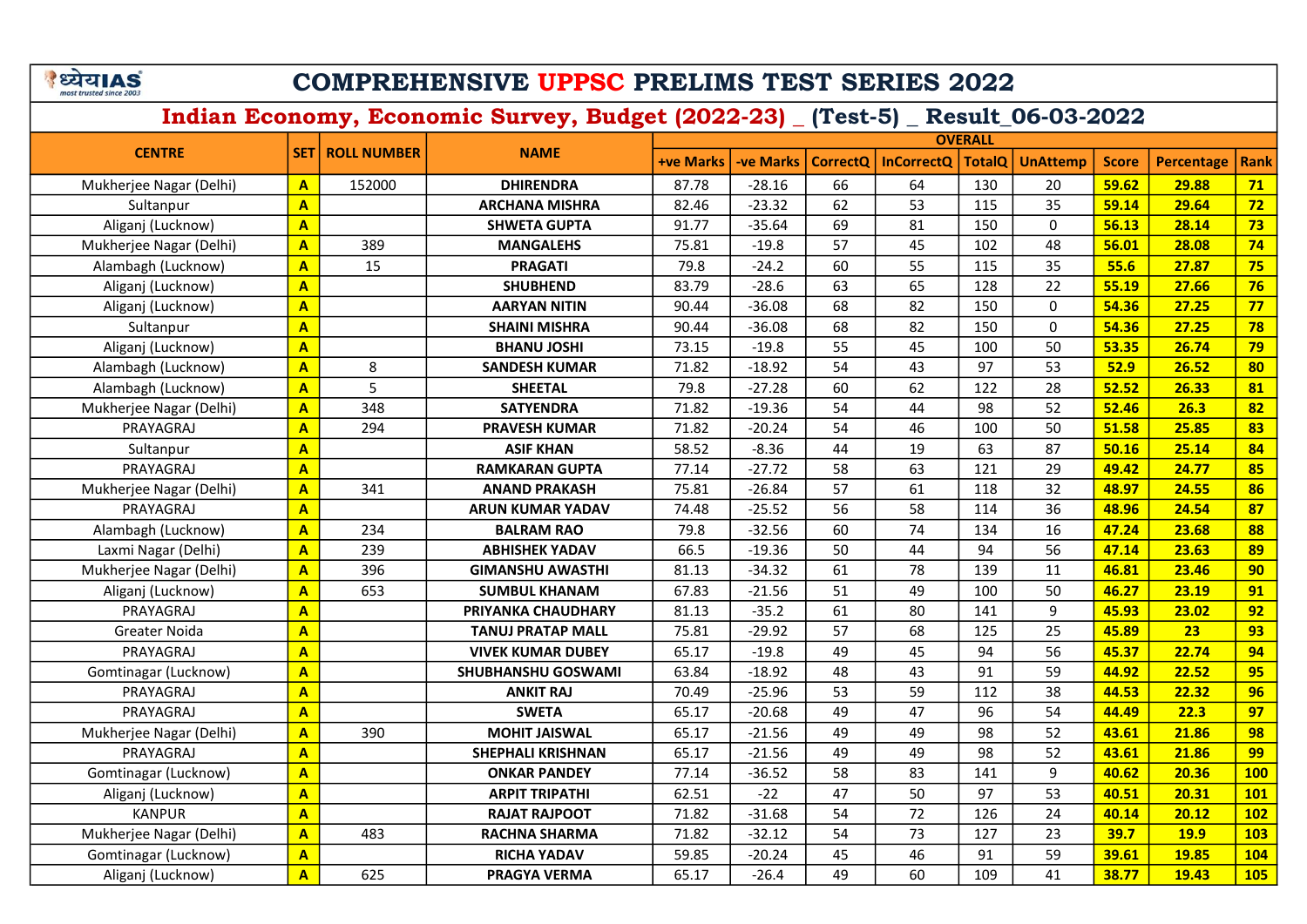#### COMPREHENSIVE UPPSC PRELIMS TEST SERIES 2022

| <b>CENTRE</b>           |                         |                        | <b>NAME</b>                | <b>OVERALL</b>   |           |                 |                   |               |                 |              |                   |             |  |
|-------------------------|-------------------------|------------------------|----------------------------|------------------|-----------|-----------------|-------------------|---------------|-----------------|--------------|-------------------|-------------|--|
|                         |                         | <b>SET ROLL NUMBER</b> |                            | <b>+ve Marks</b> | -ve Marks | <b>CorrectQ</b> | <b>InCorrectQ</b> | <b>TotalQ</b> | <b>UnAttemp</b> | <b>Score</b> | <b>Percentage</b> | <b>Rank</b> |  |
| Alambagh (Lucknow)      | $\mathbf{A}$            | 22                     | <b>SUNAINA KUMARI</b>      | 62.51            | $-23.76$  | 47              | 54                | 101           | 49              | 38.75        | 19.42             | <b>106</b>  |  |
| Alambagh (Lucknow)      | $\mathbf{A}$            | 9                      | <b>VIPNESH SINGH</b>       | 49.21            | $-10.56$  | 37              | 24                | 61            | 89              | 38.65        | 19.37             | <b>107</b>  |  |
| PRAYAGRAJ               | $\overline{A}$          | 367                    | <b>PANKAJ KUMAR</b>        | 66.5             | $-28.16$  | 50              | 64                | 114           | 36              | 38.34        | 19.22             | <b>108</b>  |  |
| <b>KANPUR</b>           | $\overline{\mathbf{A}}$ |                        | <b>NARAYAN TRIPATHI</b>    | 71.82            | $-33.88$  | 54              | 77                | 131           | 19              | 37.94        | 19.02             | <b>109</b>  |  |
| Alambagh (Lucknow)      | $\mathbf{A}$            | 18                     | <b>ARUN KUMAR</b>          | 66.5             | $-29.04$  | 50              | 66                | 116           | 34              | 37.46        | 18.78             | <b>110</b>  |  |
| Gomtinagar (Lucknow)    | $\mathbf{A}$            |                        | <b>NEELU GUPTA</b>         | 51.87            | $-14.52$  | 39              | 33                | 72            | 78              | 37.35        | 18.72             | 111         |  |
| Gomtinagar (Lucknow)    | $\mathbf{A}$            |                        | <b>ADITYA DUBEY</b>        | 63.84            | $-26.84$  | 48              | 61                | 109           | 41              | 37           | 18.55             | <b>112</b>  |  |
| Gomtinagar (Lucknow)    | $\mathbf{A}$            |                        | <b>SANJAY KUMAR</b>        | 45.22            | $-8.36$   | 34              | 19                | 53            | 97              | 36.86        | 18.48             | <b>113</b>  |  |
| Aliganj (Lucknow)       | $\mathbf{A}$            | 660                    | <b>NIMISHA SIN GH</b>      | 65.17            | $-28.6$   | 49              | 65                | 114           | 36              | 36.57        | 18.33             | 114         |  |
| PRAYAGRAJ               | $\mathbf{A}$            |                        | <b>ANIL</b>                | 58.52            | $-23.76$  | 44              | 54                | 98            | 52              | 34.76        | 17.42             | <b>115</b>  |  |
| Aliganj (Lucknow)       | $\mathbf{A}$            |                        | <b>DEEPANKER SINGH</b>     | 53.2             | $-18.92$  | 40              | 43                | 83            | 67              | 34.28        | 17.18             | <b>116</b>  |  |
| Gomtinagar (Lucknow)    | $\overline{\mathbf{A}}$ |                        | <b>GARIMA MISHRA</b>       | 58.52            | $-24.64$  | 44              | 56                | 100           | 50              | 33.88        | 16.98             | <b>117</b>  |  |
| Aliganj (Lucknow)       | $\mathbf{A}$            |                        | <b>SACHIN KUMAR</b>        | 57.19            | $-23.32$  | 43              | 53                | 96            | 54              | 33.87        | 16.98             | <b>118</b>  |  |
| Sultanpur               | $\mathbf{A}$            |                        | <b>PANKAJ DWIVEDI</b>      | 53.2             | $-19.36$  | 40              | 44                | 84            | 66              | 33.84        | <b>16.96</b>      | <b>119</b>  |  |
| Alambagh (Lucknow)      | $\mathbf{A}$            | 4                      | <b>VIRENDRA KUMAR</b>      | 53.2             | $-20.24$  | 40              | 46                | 86            | 64              | 32.96        | 16.52             | <b>120</b>  |  |
| Aliganj (Lucknow)       | $\mathbf{A}$            |                        | <b>KHUSHBU SINGH</b>       | 51.87            | $-19.36$  | 39              | 44                | 83            | 67              | 32.51        | 16.3              | <b>121</b>  |  |
| Alambagh (Lucknow)      | $\overline{A}$          | 21                     | <b>RAM SANEHI</b>          | 61.18            | $-29.04$  | 46              | 66                | 112           | 38              | 32.14        | 16.11             | <b>122</b>  |  |
| Greater Noida           | $\overline{\mathbf{A}}$ |                        | <b>DHARMA RAJ CHAUHAN</b>  | 54.53            | $-23.76$  | 41              | 54                | 95            | 55              | 30.77        | 15.42             | <b>123</b>  |  |
| PRAYAGRAJ               | $\overline{\mathbf{A}}$ |                        | <b>DHEERAJ KUMAR SINGH</b> | 53.2             | $-22.44$  | 40              | 51                | 91            | 59              | 30.76        | 15.42             | 124         |  |
| Greater Noida           | $\mathbf{A}$            |                        | <b>GARIMA SINGH</b>        | 46.55            | $-16.72$  | 35              | 38                | 73            | 77              | 29.83        | 14.95             | 125         |  |
| Mukherjee Nagar (Delhi) | $\overline{A}$          | 538                    | <b>PUSHPENDRA PANDEY</b>   | 49.21            | $-19.8$   | 37              | 45                | 82            | 68              | 29.41        | 14.74             | <b>126</b>  |  |
| Gomtinagar (Lucknow)    | $\mathbf{A}$            |                        | <b>ARPIT KUMAR</b>         | 43.89            | $-15.4$   | 33              | 35                | 68            | 82              | 28.49        | 14.28             | <b>127</b>  |  |
| Gomtinagar (Lucknow)    | $\mathbf{A}$            |                        | <b>RAHUL SINGH</b>         | 45.22            | $-17.6$   | 34              | 40                | 74            | 76              | 27.62        | 13.84             | 128         |  |
| PRAYAGRAJ               | $\mathbf{A}$            |                        | <b>ASHOK JAISWAL</b>       | 61.18            | $-33.88$  | 46              | 77                | 123           | 27              | 27.3         | 13.68             | <b>129</b>  |  |
| PRAYAGRAJ               | $\overline{A}$          | 307                    | <b>PRAVEEN SINGH</b>       | 58.52            | $-31.68$  | 44              | 72                | 116           | 34              | 26.84        | 13.45             | <b>130</b>  |  |
| Gomtinagar (Lucknow)    | $\overline{\mathbf{A}}$ |                        | <b>AMRESH KUMAR</b>        | 46.55            | $-20.24$  | 35              | 46                | 81            | 69              | 26.31        | 13.19             | 131         |  |
| Mukherjee Nagar (Delhi) | $\overline{\mathbf{A}}$ | 394                    | <b>VISHAL CHAKRAVARTI</b>  | 66.5             | $-40.48$  | 50              | 92                | 142           | $\bf 8$         | 26.02        | 13.04             | <b>132</b>  |  |
| Alambagh (Lucknow)      | $\overline{\mathbf{A}}$ | 19                     | <b>ANAND KUMAR</b>         | 51.87            | $-26.4$   | 39              | 60                | 99            | 51              | 25.47        | 12.77             | <b>133</b>  |  |
| Varansi                 | $\overline{\mathbf{A}}$ | 6                      | <b>PRATIBHA SINGH</b>      | 46.55            | $-22$     | 35              | 50                | 85            | 65              | 24.55        | 12.31             | <b>134</b>  |  |
| PRAYAGRAJ               | $\overline{\mathbf{A}}$ |                        | <b>PRIYA SINGH</b>         | 43.89            | $-20.24$  | 33              | 46                | 79            | 71              | 23.65        | 11.85             | <b>135</b>  |  |
| PRAYAGRAJ               | $\mathbf{A}$            |                        | <b>SUSHMITA PANDEY</b>     | 66.5             | $-44$     | 50              | 100               | 150           | $\mathbf 0$     | 22.5         | 11.28             | <b>136</b>  |  |
| Alambagh (Lucknow)      | $\overline{\mathbf{A}}$ | 12                     | <b>SATYAM SINGH</b>        | 63.84            | $-41.8$   | 48              | 95                | 143           | $\overline{7}$  | 22.04        | 11.05             | <b>137</b>  |  |
| PRAYAGRAJ               | $\overline{A}$          |                        | YOGENDRA YADAV             | 49.21            | $-27.28$  | 37              | 62                | 99            | 51              | 21.93        | 10.99             | <b>138</b>  |  |
| PRAYAGRAJ               | $\overline{\mathsf{A}}$ |                        | POOJA YADAV                | 39.9             | $-18.04$  | 30              | 41                | 71            | 79              | 21.86        | 10.96             | <b>139</b>  |  |
| PRAYAGRAJ               | $\overline{\mathsf{A}}$ |                        | <b>SUKRITI SRIVASTAVA</b>  | 46.55            | $-25.08$  | 35              | 57                | 92            | 58              | 21.47        | 10.76             | <b>140</b>  |  |